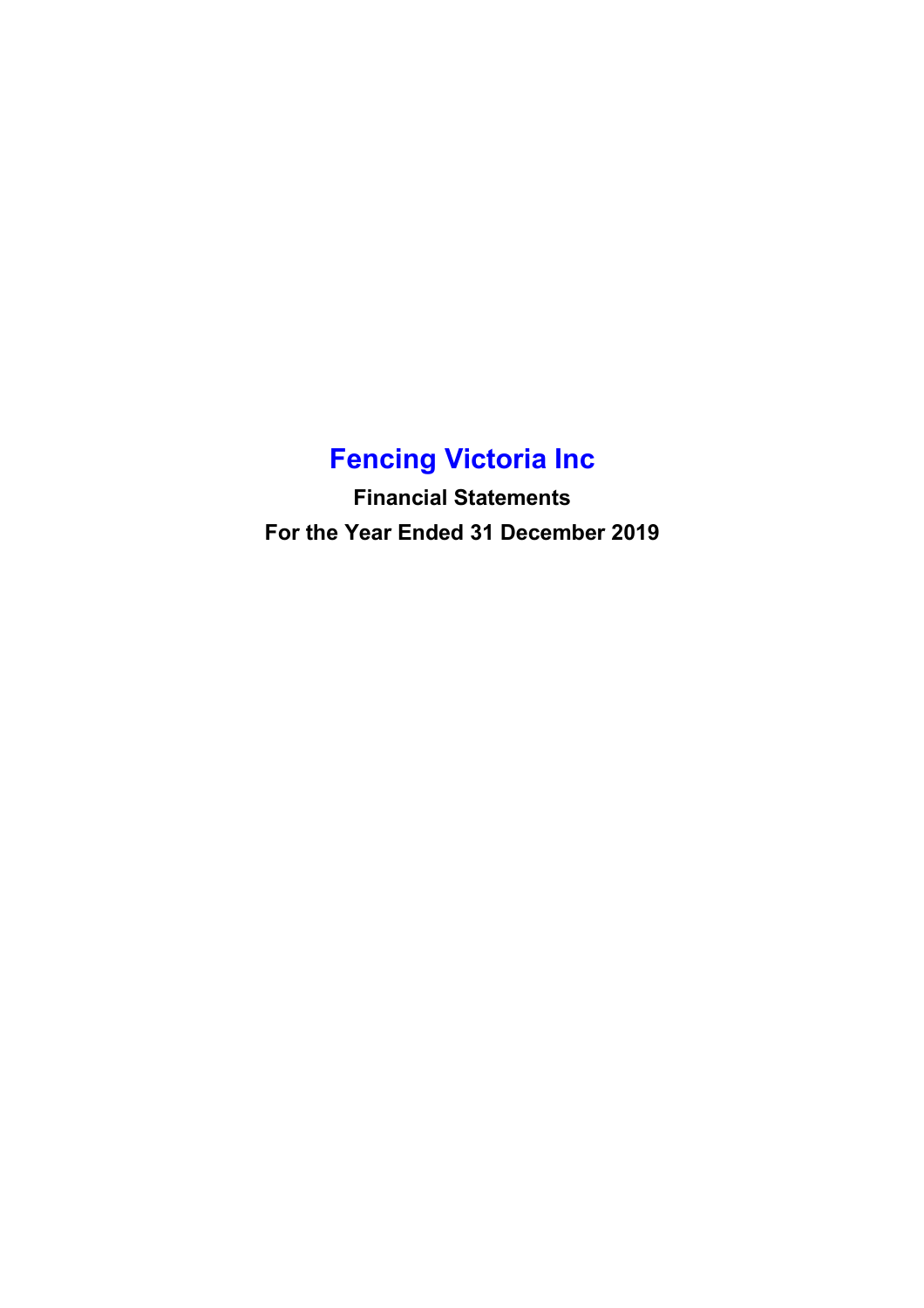# **Fencing Victoria Inc**

# **Financial Statements For the Year ended 31 December 2019**

## *Contents*

## *Page*

| Notes to the Financial Statements $\frac{1}{2}, \frac{1}{2}, \frac{1}{2}, \frac{1}{2}, \frac{1}{2}, \frac{1}{2}, \frac{1}{2}, \frac{1}{2}, \frac{1}{2}, \frac{1}{2}, \frac{1}{2}, \frac{1}{2}, \frac{1}{2}, \frac{1}{2}, \frac{1}{2}, \frac{1}{2}, \frac{1}{2}, \frac{1}{2}, \frac{1}{2}, \frac{1}{2}, \frac{1}{2}, \frac{1}{2}, \frac{1}{2}, \frac{1}{2}, \frac{1}{2}, \frac{1}{2}, \frac{1$ |  |
|-----------------------------------------------------------------------------------------------------------------------------------------------------------------------------------------------------------------------------------------------------------------------------------------------------------------------------------------------------------------------------------------------|--|
|                                                                                                                                                                                                                                                                                                                                                                                               |  |
|                                                                                                                                                                                                                                                                                                                                                                                               |  |
|                                                                                                                                                                                                                                                                                                                                                                                               |  |
|                                                                                                                                                                                                                                                                                                                                                                                               |  |
|                                                                                                                                                                                                                                                                                                                                                                                               |  |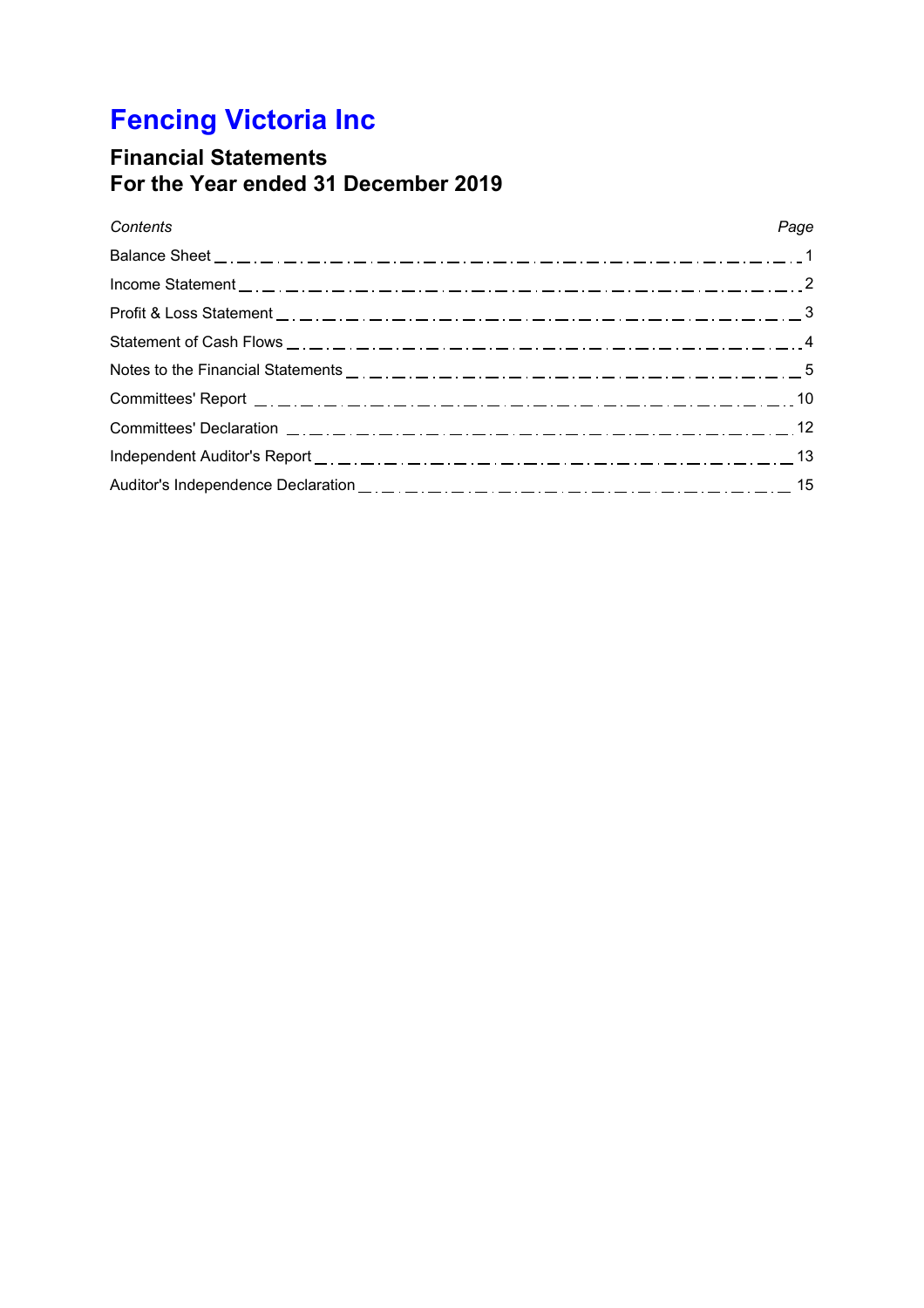# **Fencing Victoria Inc Balance Sheet As at 31 December 2019**

|                                    | Note | 2019<br>\$ | 2018<br>\$ |
|------------------------------------|------|------------|------------|
| <b>Current Assets</b>              |      |            |            |
| Cash and Cash Equivalents          | 5    | 277,577    | 243,593    |
| <b>Trade and Other Receivables</b> | 6    | 22,826     | 10,046     |
| Inventories                        | 7    | 7,857      | 14,746     |
| <b>Total Current Assets</b>        |      | 308,260    | 268,385    |
| <b>Non-Current Assets</b>          |      |            |            |
| Property, Plant and Equipment      | 8    | 124,620    | 142,663    |
| <b>Total Assets</b>                |      | 432,880    | 411,048    |
| <b>Current Liabilities</b>         |      |            |            |
| Trade and Other Payables           | 9    | 4,223      | 8,498      |
| <b>Total Liabilities</b>           |      | 4,223      | 8,498      |
| <b>Net Assets</b>                  |      | 428,657    | 402,550    |
| <b>Equity</b>                      |      |            |            |
| <b>Retained Profits</b>            | 10   | 428,657    | 402,550    |
| <b>Total Equity</b>                |      | 428,657    | 402,550    |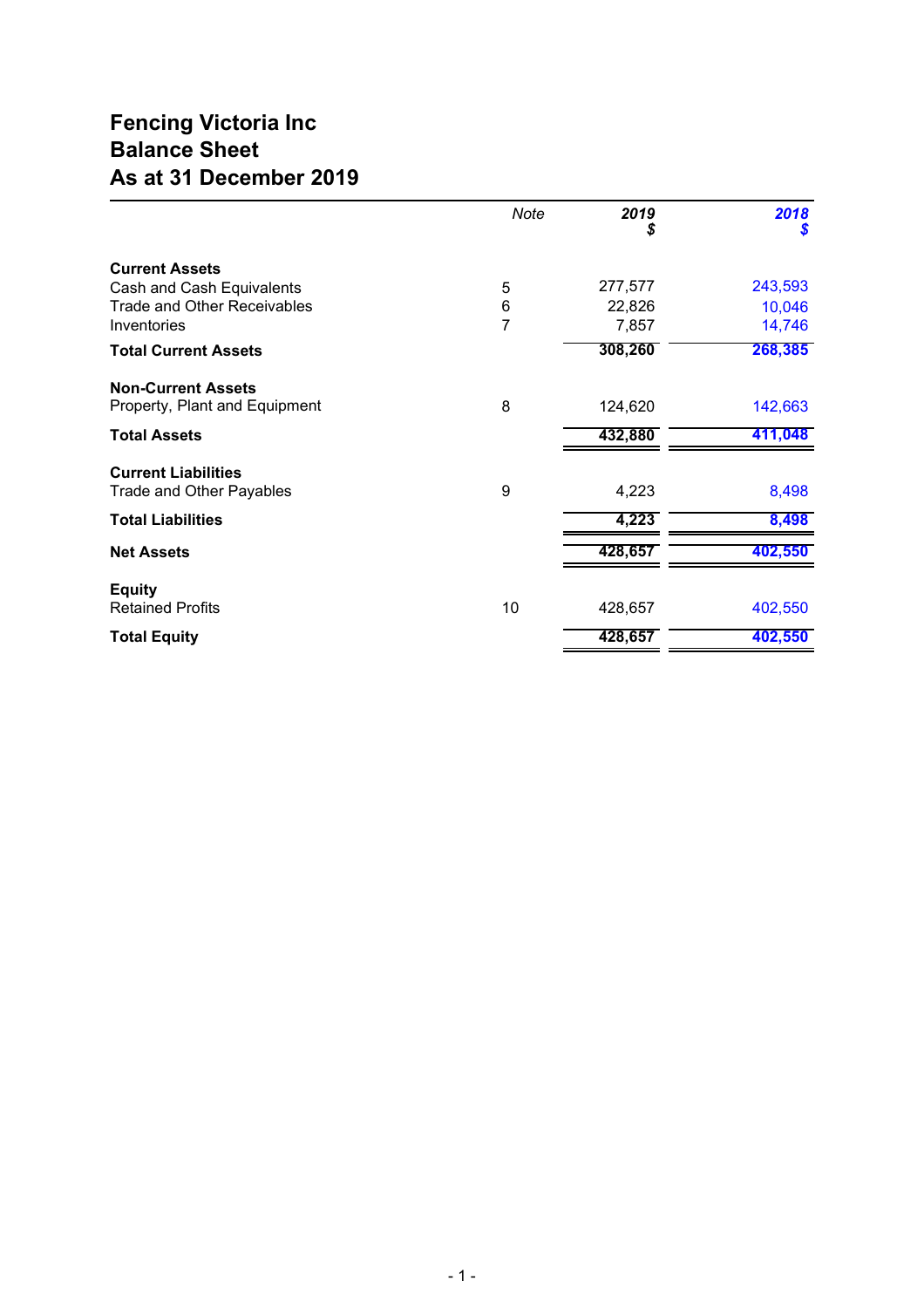# **Fencing Victoria Inc Income Statement For the Year ended 31 December 2019**

|                                                          | Note | 2019    | 2018    |
|----------------------------------------------------------|------|---------|---------|
| Revenue                                                  |      | 343.484 | 339.244 |
| <b>Expenses excluding Finance Costs</b>                  |      | 317.377 | 274,553 |
| <b>Profit Attributable to Members of the Association</b> |      | 26,107  | 64,691  |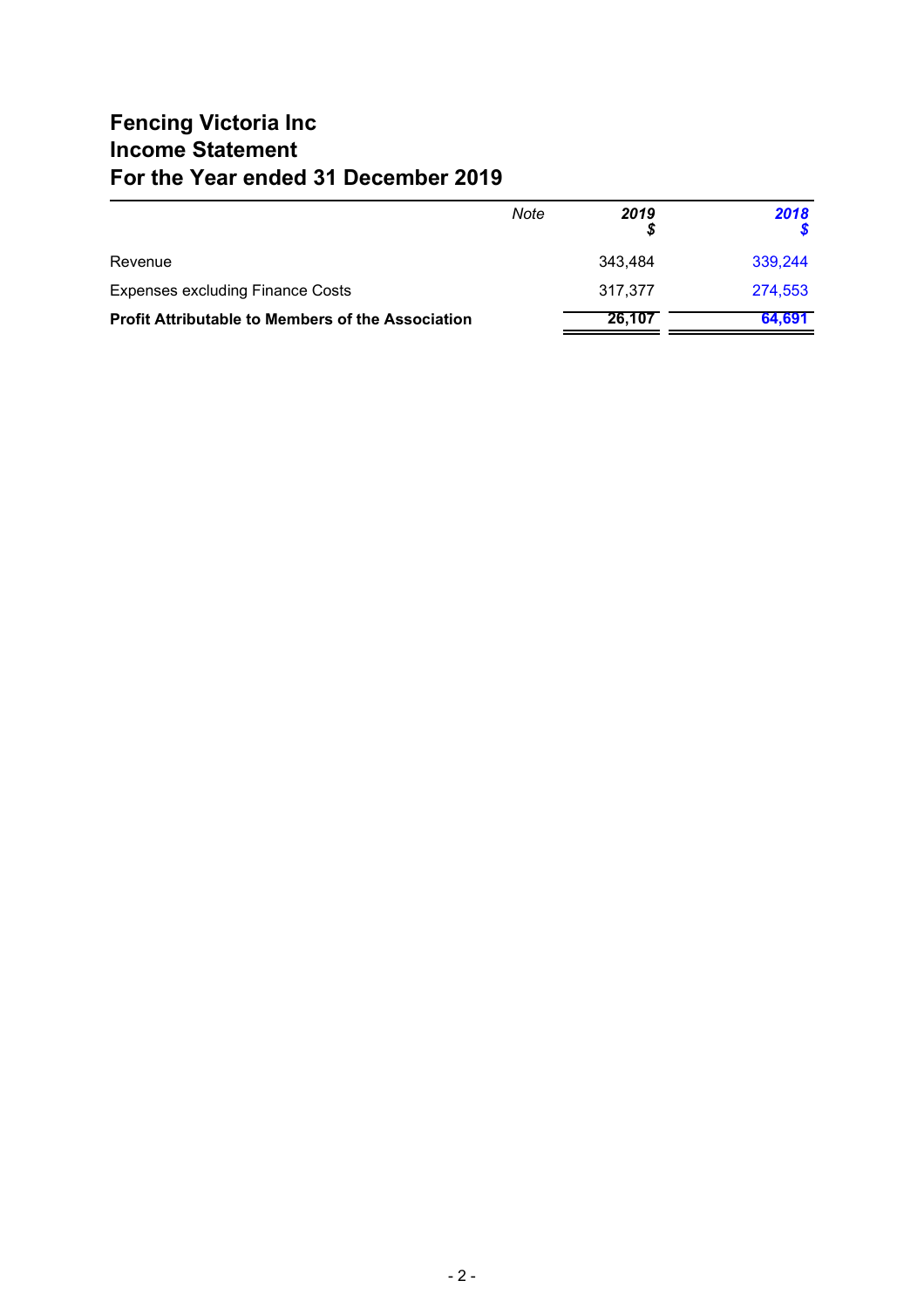# **Fencing Victoria Inc Profit and Loss Statement For the Year ended 31 December 2019**

|                                     | Note        | 2019    | 2018    |
|-------------------------------------|-------------|---------|---------|
| <b>Income</b>                       |             |         |         |
| <b>Affiliation Fees</b>             |             | 53,534  | 52,359  |
| <b>AFF Competition Entry Sales</b>  |             | 23,513  | 31,170  |
| Coaching / Training                 |             | 73,222  | 82,793  |
| Entry Local / Other Competitions    |             | 66,399  | 67,395  |
| <b>Equipment and Venue Hire</b>     |             | 37,770  | 24,936  |
| Events / Fundraising / Clothing     |             | 12,493  | 4,109   |
| Donations                           |             |         | 483     |
| Grants                              |             | 37,935  | 40,750  |
| <b>Other Revenue</b>                |             | 87      | 302     |
| Squad Income                        |             | 31,652  | 25,809  |
| Team Management / Tour Levies       |             | 6,295   | 8,211   |
| Interest Income                     |             | 584     | 927     |
| <b>Total Income</b>                 | $\mathbf 2$ | 343,484 | 339,244 |
|                                     |             |         |         |
| <b>Expenditure</b>                  |             |         |         |
| Affiliations                        |             |         | 405     |
| <b>AFC Event Costs</b>              |             | 10,572  | 7,545   |
| <b>Bank Charges</b>                 |             | 156     | 179     |
| <b>Coaching Squads</b>              |             | 23,355  | 21,379  |
| Coaching and Training               |             | 70,272  | 61,664  |
| Capitations                         |             | 11,682  | 14,318  |
| Centre Management                   |             | 10,695  | 11,212  |
| Clothing/Fundraising                |             | 12,801  | 4,303   |
| Depreciation                        |             | 25,260  | 24,218  |
| Donations                           |             | 1,931   |         |
| Electricity                         |             | 9,530   | 9,712   |
| <b>Equipment Purchases</b>          |             | 9,214   | 1,743   |
| <b>Grant Related Expenses</b>       |             | 6,391   | 14,218  |
| Insurance                           |             | 11,553  | 9,247   |
| <b>Local Competition Management</b> |             | 39,354  | 33,529  |
| <b>Medals and Trophies</b>          |             | 10,726  |         |
| Membership Manager                  |             | 10,793  | 5,250   |
| <b>Professional Fees</b>            |             | 6,991   | 7,587   |
| Promotions                          |             | 4,003   | 9,430   |
| Repairs & Maintenance               |             | 13,727  | 7,749   |
| <b>Sports Development Officer</b>   |             | 13,570  | 13,944  |
| Telephone                           |             | 1,495   | 1,979   |
| Tour Expenses / Team Management     |             | 5,687   | 9,250   |
| <b>Travelling Expenses</b>          |             | 1,434   | 532     |
| <b>Web Processing Fees</b>          |             | 6,185   | 5,160   |
| <b>Total Expenditure</b>            | 3           | 317,377 | 274,553 |
| <b>Profit</b>                       |             | 26,107  | 64,691  |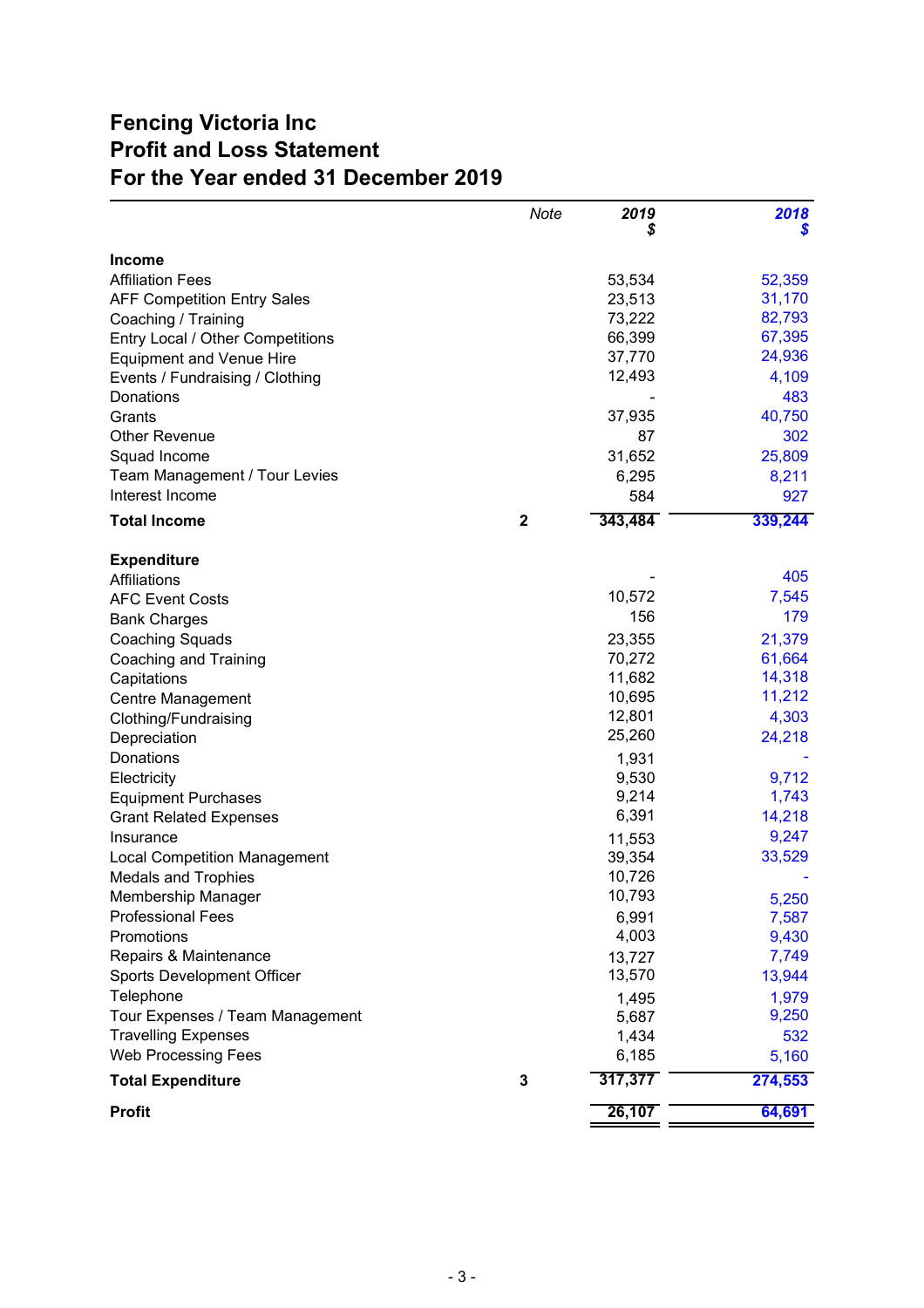# **Fencing Victoria Inc Statement of Cash Flows For the Year ended 31 December 2019**

|                                                                                                                                              | Note | 2019<br>S                    | 2018<br>S                    |
|----------------------------------------------------------------------------------------------------------------------------------------------|------|------------------------------|------------------------------|
| Cash flows from operating activities<br>Cash receipts from operations<br>Payments to suppliers<br>Interest and borrowing costs paid          |      | 325,294<br>(283, 744)        | 338,789<br>(272, 664)        |
| Net cash provided by (used in) operations                                                                                                    | (b)  | 41,550                       | 66,125                       |
| Cash flows from investing activities<br>Payments for property, plant and equipment<br>Proceeds from disposal of plant and equipment          |      | (7, 566)                     | (38, 876)                    |
| Net cash provided by (used in) investing activities                                                                                          |      | (7, 566)                     | (38, 876)                    |
| <b>Cash flows from financing activities</b><br>Net Movement from Borrowings<br>Net cash provided by (used in) financing activities           |      |                              |                              |
| Net increase (decrease) in cash held<br>Plus Cash held at the beginning of the year<br>Cash held at the end of the financial year            | (a)  | 33,984<br>243,593<br>277,577 | 37,276<br>206,317<br>243,593 |
| <b>Notes to the Statement of Cash Flows</b><br>(a) Cash is included in the following<br>classifications in the Balance Sheet<br>Cash at bank |      | 277,577                      | 243,593                      |
| (b) Reconciliation of operating profit after tax and<br>cash flows from operating activities<br>Operating profit after tax                   |      | 277,577<br>24,107            | 243,593<br>64,691            |
| Non cash flows:<br>Impairment loss<br>Depreciation<br>Increase in employee benefits provision<br>Reduction (increase) in inventories         |      | 25,260<br>6,889              | 24,218<br>(10, 589)          |
| Changes in other operating asset / liability<br>balances<br>Increases (decrease) in tax balances                                             |      | (18, 380)<br>3,674           | (15,021)<br>2,826            |
| Cash flows provided by (used in) operating activities                                                                                        |      | 41,550                       | 66,125                       |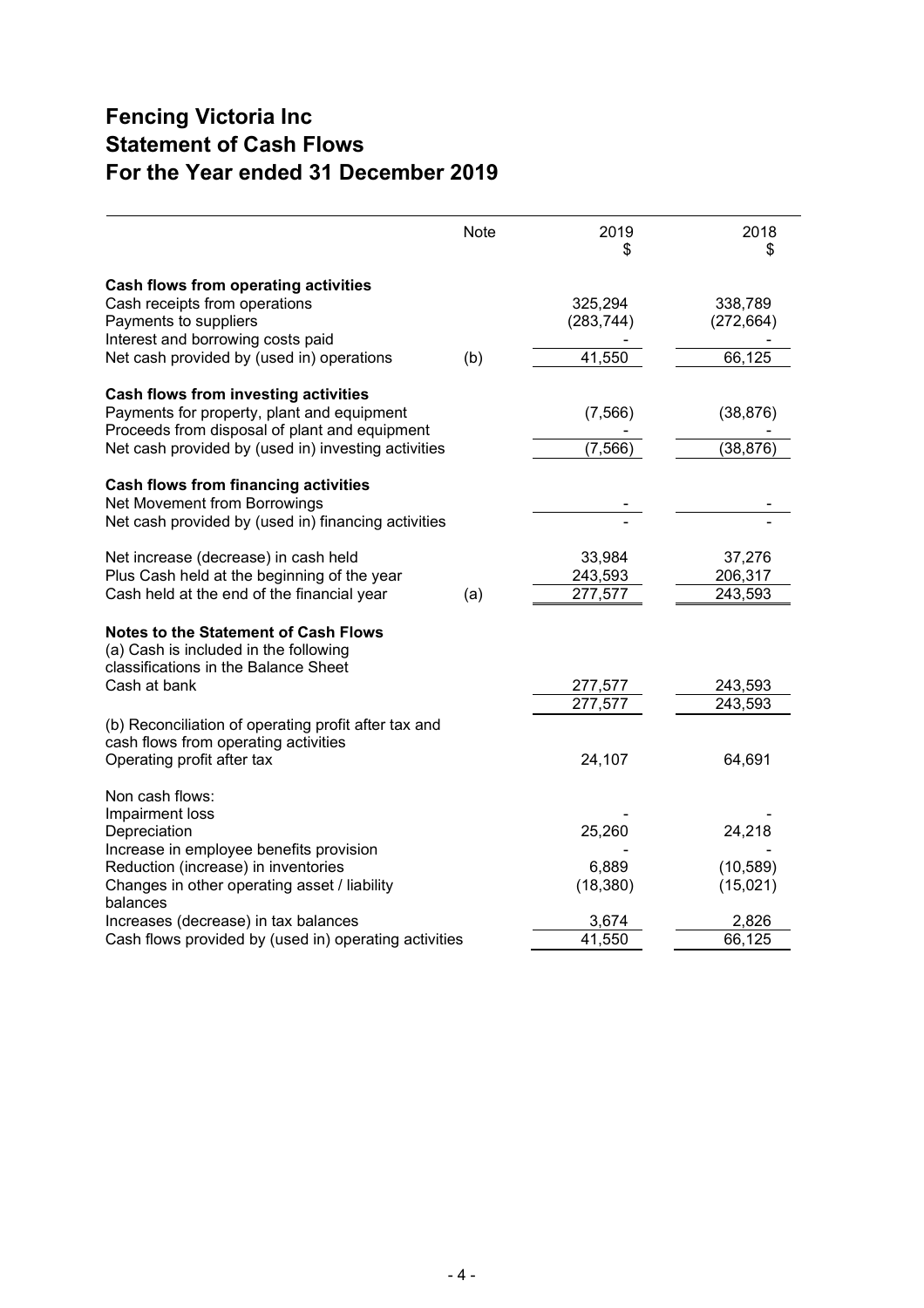### 1 **Significant Accounting Policies**

The Committee have prepared the financial statements on the basis that the Association is a non-reporting entity because there are no users dependent on general purpose financial statements. The financial statements are therefore special purpose financial statements that have that have been prepared in order to meet the needs of members.

The financial statements have been prepared in accordance with the significant accounting policies disclosed below, which the Committee have determined are appropriate to meet the needs of members. Such accounting policies are consistent with the previous period unless stated otherwise.

#### **Basis of Preparation**

The financial statements have been prepared on an accruals basis and are based on historical costs unless otherwise stated in the notes. The accounting policies that have been adopted in the preparation of the statements are as follows:

### (a) **Cash and Cash Equivalents**

Cash and cash equivalents include cash on hand, deposits held at call with banks, other short-term highly liquid investments with original maturities of three months or less, and bank overdrafts. Bank overdrafts are shown within borrowings in current liabilities on the balance sheet.

#### (b) **Property, Plant and Equipment**

Property, plant and equipment are carried at cost, independent or management valuation. All assets, excluding freehold land and buildings held for investment, are depreciated over their useful lives.

The depreciation method and useful life used for items of property, plant and equipment (excluding freehold land) reflects the pattern in which their future economic benefits are expected to be consumed by Fencing Victoria Inc. Depreciation commences from the time the asset is held ready for use. Any leasehold improvements are depreciated over the shorter of either the unexpired period of the lease or the estimated useful lives of the improvements.

The useful lives used for each class of depreciable asset are considered to fall within standard parameters. Standard rates of depreciation have been used for each class of asset.

The carrying value of plant and equipment is reviewed annually to ensure it is not in excess of the recoverable amount. The recoverable amount is assessed on the basis of the expected net cash flows that will be received from the asset's employment and subsequent disposal. The expected net cash flows have not been discounted in determining recoverable amounts.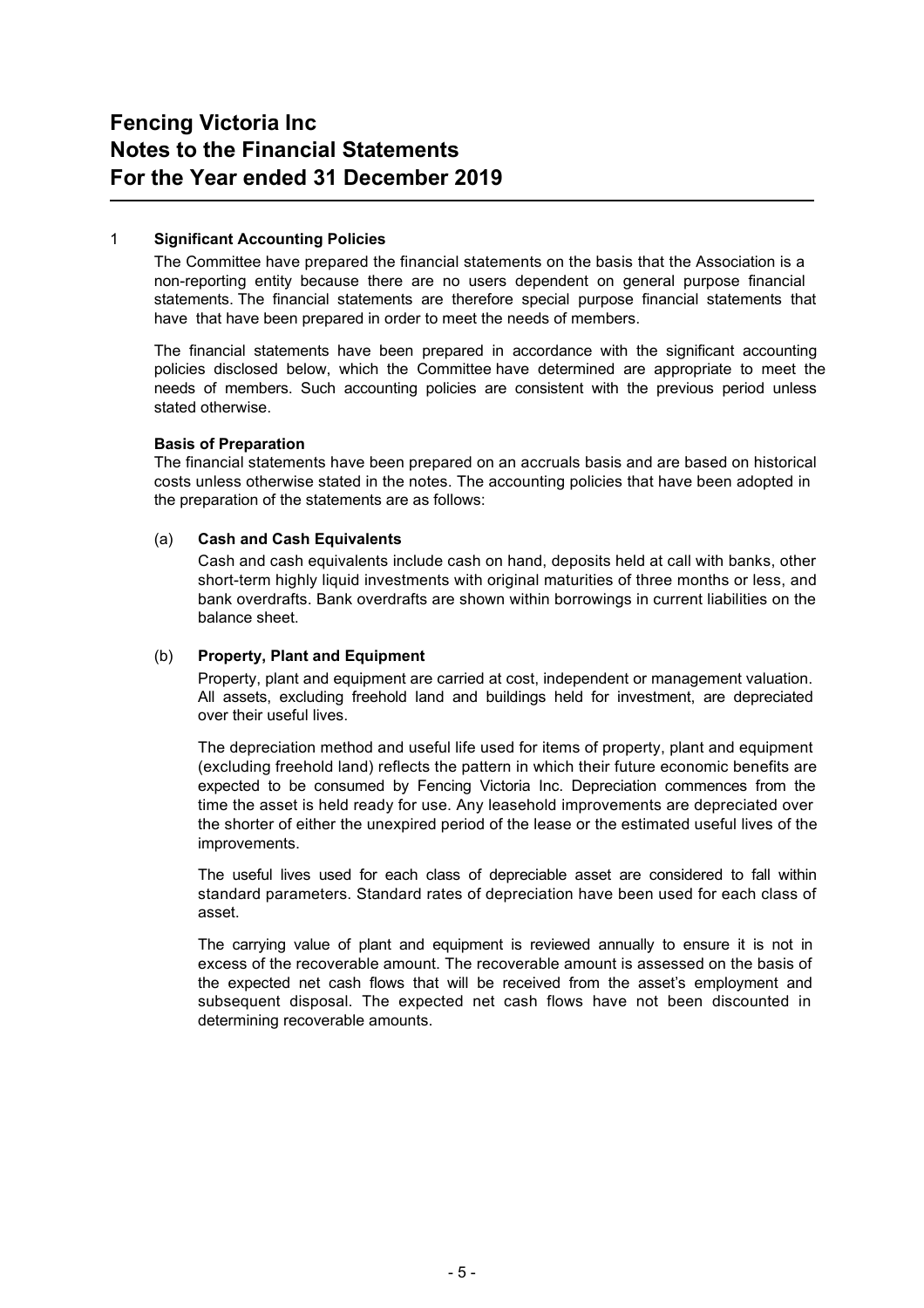#### $(c)$ **Foreign Currency Transactions and Balances Functional and Presentation Currency**

Both the functional and presentation currency for the Association is Australian dollars.

#### **Transactions and Balances**

Transactions in foreign currencies are initially recorded in the functional currency at the exchange rates ruling at the date of the transaction. Monetary items denominated in foreign currencies are retranslated at the rate of exchange ruling at the reporting date. Non-monetary items measured at historical cost continue to be carried at the exchange rate at the date of the transaction. Non-monetary items measured at fair value are reported at the exchange rate at the date when fair values were determined.

Exchange differences arising on the translation of monetary items are recognised in the statement of comprehensive income, except where deferred in equity as a qualifying cash flow or net investment hedge. Exchange differences arising on the translation of nonmonetary items are recognised directly in equity to the extent that the gain or loss is directly recognised in equity, otherwise the exchange difference is recognised in the statement of comprehensive income.

#### (d) **Borrowings**

Loans are carried at their principal amounts which represent the present value of future cash flows associated with servicing the debt. Interest is accrued over the period it becomes due and is recorded as part of current payables.

#### (e) **Trade and Other Receivables**

Trade receivables are recognised initially at the transaction price (i.e. cost) and are subsequently measured at cost less provision for impairment.

At the end of each reporting period, the carrying value of trade and other receivables are reviewed to determine whether there is any objective evidence that the amounts are not recoverable. If so, an impairment loss is recognised immediately in the financial statements.

#### (f) **Inventories**

Inventories are measured at the lower of cost and net realisable value. Costs are assigned on a first-in first-out basis and include direct materials, direct labour and an appropriate proportion of variable and fixed overhead expenses.

#### $(a)$ **Revenue and Other Income**

Revenue is measured at the value of the consideration received or receivable after taking into account any trade discounts and volume rebates allowed. For this purpose, deferred consideration is not discounted to present values when recognising revenue.

Interest revenue is recognised using the effective interest rate method, which for floating rate financial assets is the rate inherent in the instrument. Dividend revenue is recognised when the right to receive a dividend has been established.

Revenue recognition relating to the provision of services is determined with reference to the stage of completion of the transaction at the end of the reporting period and where outcome of the contract can be estimated reliably. Stage of completion is determined with reference to the services performed to date as a percentage of total anticipated services to be performed. Where the outcome cannot be estimated reliably, revenue is recognised only to the extent that related expenditure is recoverable.

All revenue is stated net of the amount of goods and services tax (GST).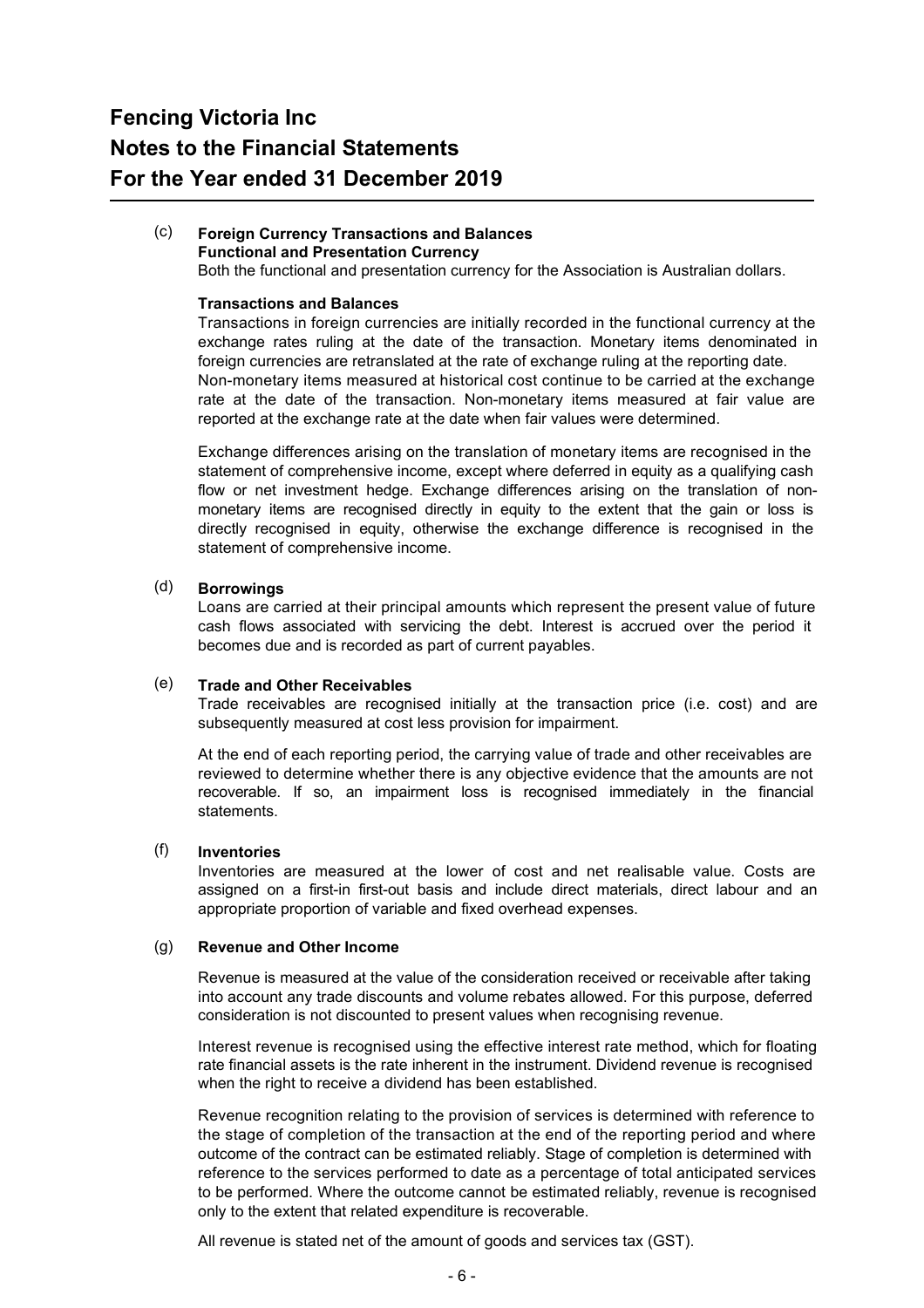#### (h) **Trade and Other Payables**

Trade payables are obligations on the basis of normal credit terms and do not bear interest. They are recognised at their transaction price.

## (i) **Goods and Services Tax (GST)**

Revenues, expenses and assets are recognised net of the amount of GST, except where the amount of GST incurred is not recoverable from the Australian Taxation Office (ATO). In these circumstances, the GST is recognised as part of the cost of acquisition of the asset or as part of an item of the expense. Receivables and payables in the balance sheet are shown inclusive of GST. The net amount of GST recoverable from, or payable to, the ATO is included with other receivables or payables in the balance sheet.

| 2 | <b>Revenue</b>                         | 2019<br>\$ | 2018<br>S |
|---|----------------------------------------|------------|-----------|
|   | <b>Sales Revenue</b>                   |            |           |
|   | Rendering of Services                  | 266,931    | 262,762   |
|   | <b>Other Income</b>                    |            |           |
|   | Donations                              |            | 483       |
|   | Grants                                 | 37,935     | 40,750    |
|   | <b>Other Revenue</b>                   | 87         | 302       |
|   | Squad Income                           | 31,652     | 25,809    |
|   | Team Management / Tour Levies          | 6,295      | 8,211     |
|   | Foreign Currency Exchange Gain         | 584        | 927       |
|   |                                        | 76,553     | 76,482    |
|   |                                        | 343,484    | 339,244   |
| 3 | <b>Expenses</b>                        | 2019<br>S  | 2018<br>S |
|   | Depreciation and Amortisation Expenses | 25,260     | 24,218    |
|   | <b>AFC Event Costs</b>                 | 10,572     | 7,545     |
|   | <b>Bank Charges</b>                    | 156        | 179       |
|   | Insurance                              | 11,553     | 9,247     |
|   | Repairs & Maintenance                  | 13,727     | 7,749     |
|   | Telephone                              | 1,495      | 1,979     |
|   | <b>Other Expenses</b>                  | 254,614    | 223,636   |
|   |                                        | 317,377    | 274,553   |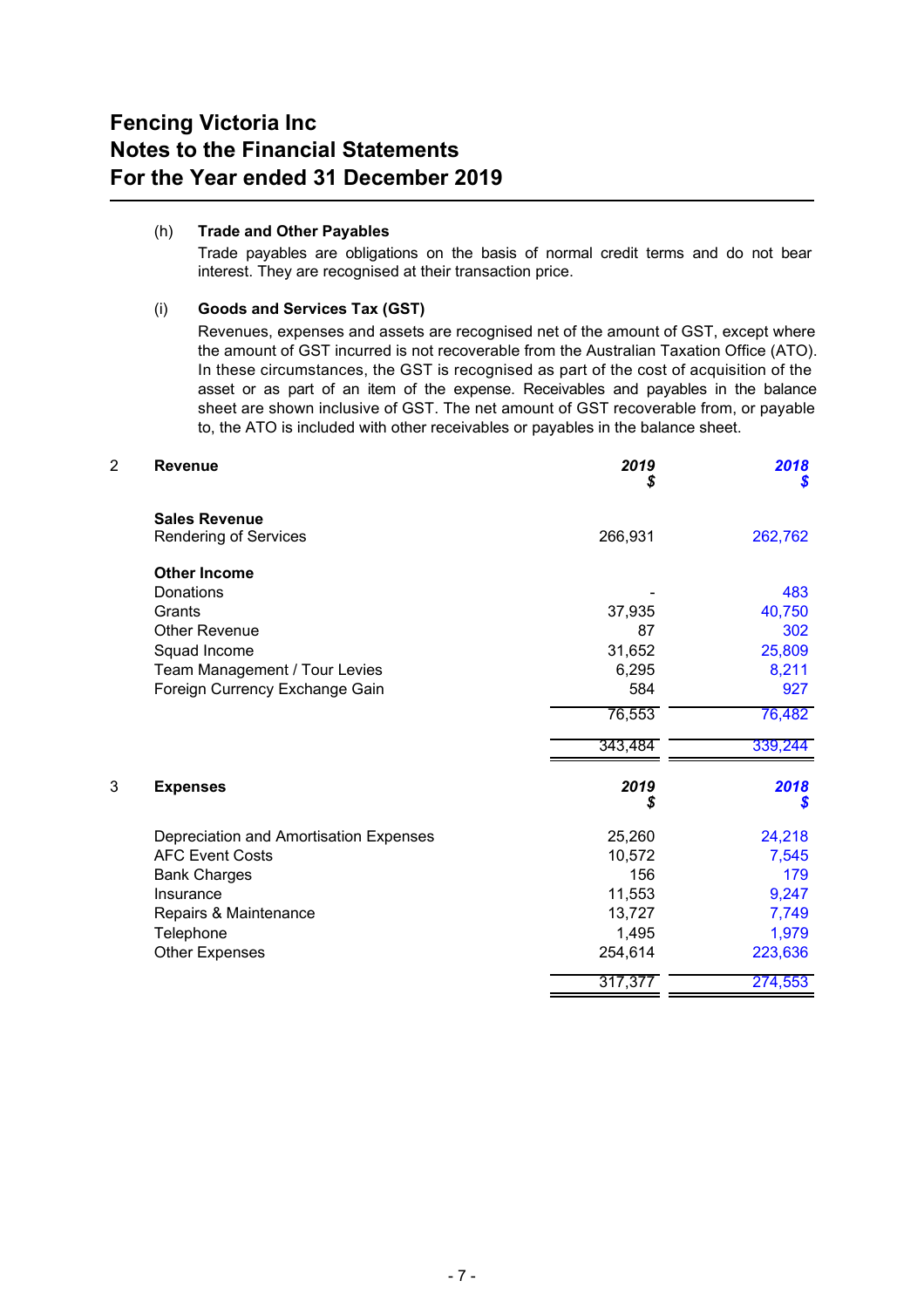| 4 | <b>Profit For The Year</b>                                                                                   | 2019<br>25               | 2018                       |
|---|--------------------------------------------------------------------------------------------------------------|--------------------------|----------------------------|
|   | Profit before income tax expense from continuing<br>operations includes the following specific expenses:     |                          |                            |
|   | <b>Charging as Expense:</b>                                                                                  |                          |                            |
|   | Movements in Provisions :                                                                                    |                          |                            |
|   | Depreciation:<br>- Property, Plant & Equipment                                                               | 25,260                   | 24,218                     |
|   | <b>Amortisation of Non-Current Assets</b><br>- Goodwill                                                      | 6,391                    | 14,218                     |
|   | Net Expenses Resulting from Movement in Provisions                                                           | 31,651                   | 38,436                     |
| 5 | <b>Cash and Cash Equivalents</b>                                                                             | 2019<br>S                | 2018<br>S                  |
|   | <b>Cash and Cash Equivalents</b><br>NAB Cheque Account - 4447<br>Paypal Account<br>NAB Cash Maximiser - 3141 | 61,017<br>451<br>216,109 | 17,227<br>5,813<br>220,553 |
|   | <b>Total Cash and Cash Equivalents</b>                                                                       | 277,577                  | 243,593                    |
|   | <b>Cash Reconciliation</b><br>Cash and Cash Equivalents                                                      | 277,577                  | 243,593                    |
|   |                                                                                                              | 277,577                  | 243,593                    |
| 6 | <b>Trade and Other Receivables</b>                                                                           | 2019<br>S                | 2018<br>S                  |
|   | <b>Current</b><br><b>Trade Debtors</b>                                                                       | 22,826                   | 10,046                     |
|   |                                                                                                              | 22,826                   | 10,046                     |
|   | <b>Total Trade and Other Receivables</b>                                                                     | 22,826                   | 10,046                     |
| 7 | <b>Inventories</b>                                                                                           | 2019<br>S                | 2018<br>S                  |
|   | <b>Current</b><br>Stock on Hand                                                                              | 7,857                    | 14,746                     |
|   |                                                                                                              | 7,857                    | 14,746                     |
|   | <b>Total Inventories</b>                                                                                     | 7,857                    | 14,746                     |
|   |                                                                                                              |                          |                            |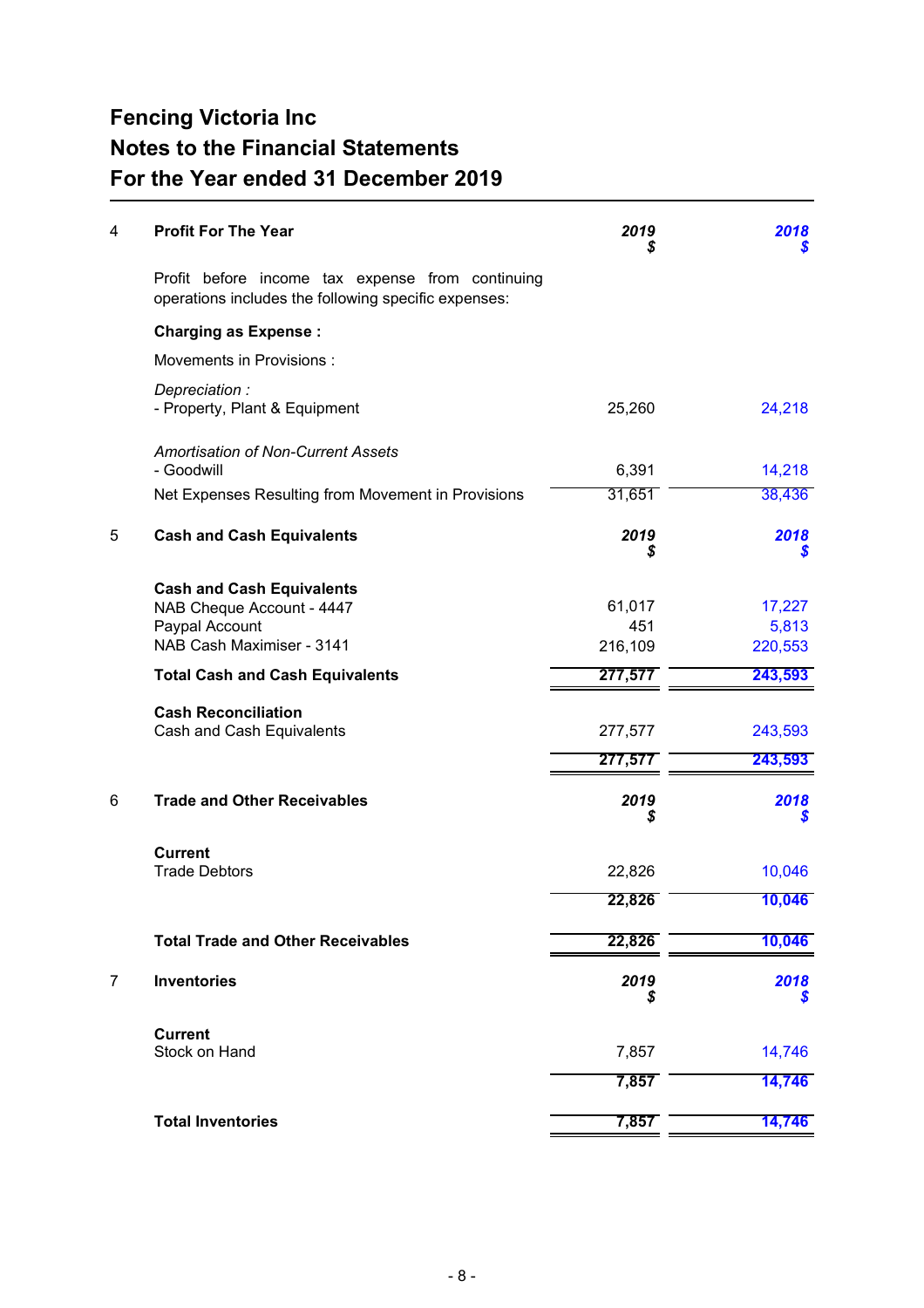| 8  | <b>Property, Plant and Equipment</b>                         | 2019<br>5            | 2018<br>S           |
|----|--------------------------------------------------------------|----------------------|---------------------|
|    | Land and Improvements                                        | 250,000              | 250,000             |
|    | Less Accumulated Depreciation                                | (166, 339)           | (149, 664)          |
|    |                                                              | 83,661               | 100,336             |
|    | <b>Total Land and Buildings</b>                              | 83,661               | 100,336             |
|    | <b>Plant and Equipment</b><br>Less: Accumulated Depreciation | 101,369<br>(60, 410) | 94,147<br>(51, 820) |
|    |                                                              | 40,959               | 42,327              |
|    | <b>Total Plant and Equipment</b>                             | 40,959               | 42,327              |
|    | <b>Total Property, Plant and Equipment</b>                   | 124,620              | 142,663             |
| 9  | <b>Trade and Other Payables</b>                              | 2019<br>S            | 2018<br>S           |
|    | <b>Current</b>                                               |                      |                     |
|    | <b>Trade Creditors</b><br>Provision for GST                  | (2,982)<br>7,205     | 4,967<br>3,531      |
|    |                                                              | 4,223                | 8,498               |
|    | <b>Total Trade and Other Payables</b>                        | 4,223                | 8,498               |
| 10 | <b>Retained Profits / Accumulated Losses</b>                 | 2019<br>S            | 2018<br>S           |
|    | Retained Profits at Beginning of Financial Year              | 402,550              | 337,859             |
|    | Add                                                          |                      |                     |
|    | Net profit attributable to members                           | 26,107               | 64,691              |
|    | Retained Profits at 31 December 2019                         | 428,657              | 402,550             |

#### 11 **Assocation Details**

**The principal place of business is:** Fencing Victoria Inc 1st Floor 204 Arden Street North Melbourne VIC 3051

## **The principal activities of the Association:**

To facilitate the sport of fencing in Victoria and to act as the governing body in Victoria.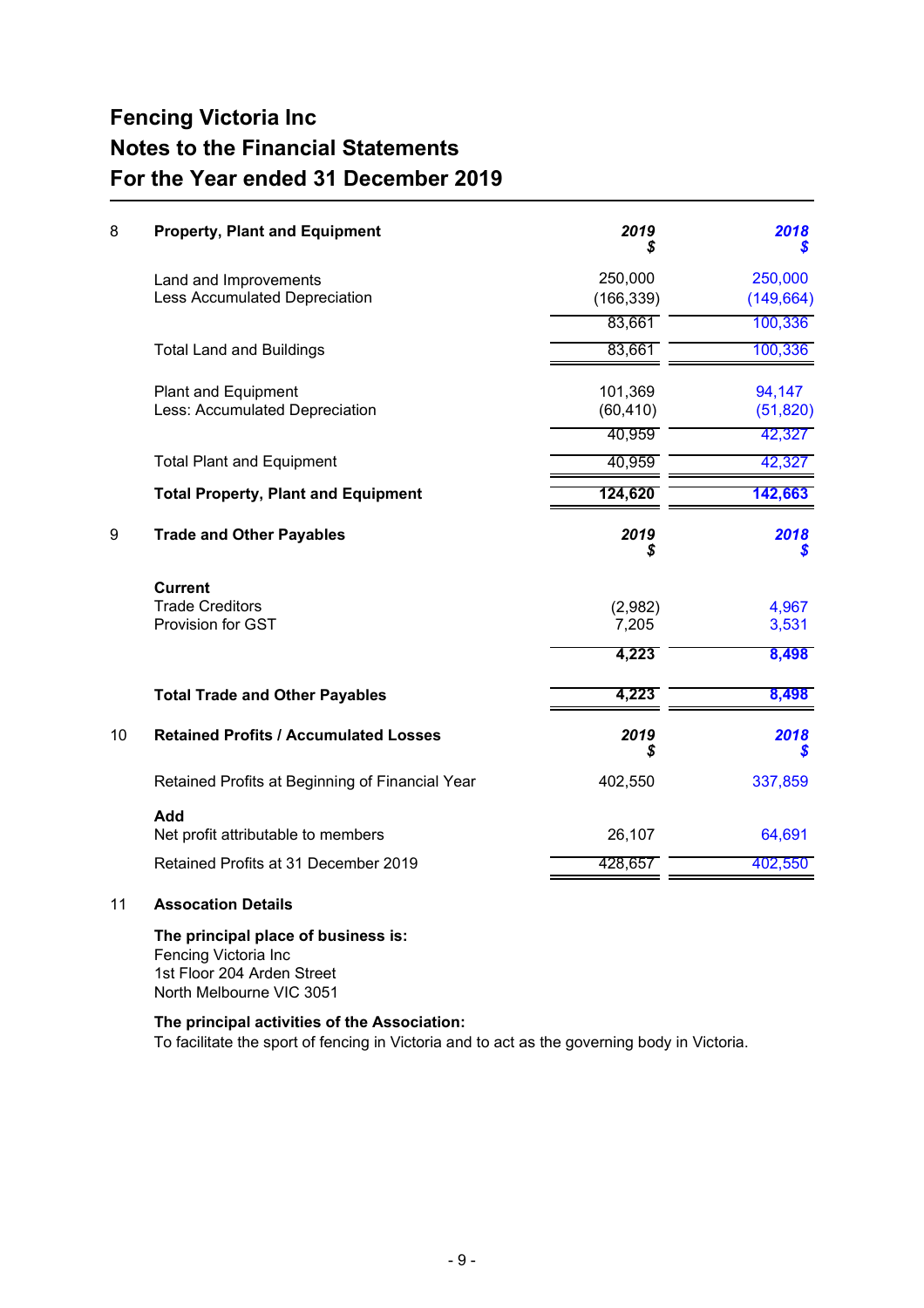# **Fencing Victoria Inc Committees' Report For the Year ended 31 December 2019**

Your Committee present their report on the Association for the Year ended 31 December 2019.

#### **Committee**

The names of the Committee in office at any time during or since the end of the reporting period are:

- Kayt Spano President
- Norbert Riedl Vice President
- Simon Hamm Secretary (January to May 2019)
- Julie Burbidge Secretary (from May 2019)
- Carol Bond Treasurer
- Emily Marotta Digital Communications
- Graeme Orrman Club Liaison
- Kesara Gunaratne (May to September 2019)
- Deborah Gough (June to August 2019)

Committee have been in office since the start of the reporting period to the date of this report unless otherwise stated.

#### **Review of Operations**

The profit of the Association for the financial year after providing for income tax amounted to \$26,107.

A review of the Association operations during the financial year and the results of those operations are as follows:

• The Association's operations during the reporting period performed as expected in the opinion of the Committee.

#### **Significant Changes in State of Affairs**

No significant changes in the Association's state of affairs occurred during the reporting period.

#### **Principal Activities**

The principal activities of the Association during the reporting period were:

• To facilitate the sport of fencing in Victoria and to act as the governing body in Victoria.

No significant change in the nature of these activities occurred during the reporting period.

#### **Events Subsequent to the End of the Reporting Period**

No matters or circumstances have arisen since reporting date which significantly affected or may significantly affect the operations of the Association, the results of those operations, or the state of affairs of the Association in future reporting periods**, except for the impact of the COVID-19 virus which has seen the cancellation of all fencing activities in Australia and around the world for the foreseeable future, and the financial impact of which cannot be estimated at this time.**

#### **Likely Developments and Expected Results of Operations**

Likely developments in the operations of the Association and the expected results of those operations in future reporting periods have not been included in this report as the inclusion of such information is likely to result in unreasonable prejudice to the Association.

#### **Environmental Regulation**

The Association's operations are not regulated by any significant environmental regulation under a law of the Commonwealth or of a state or territory.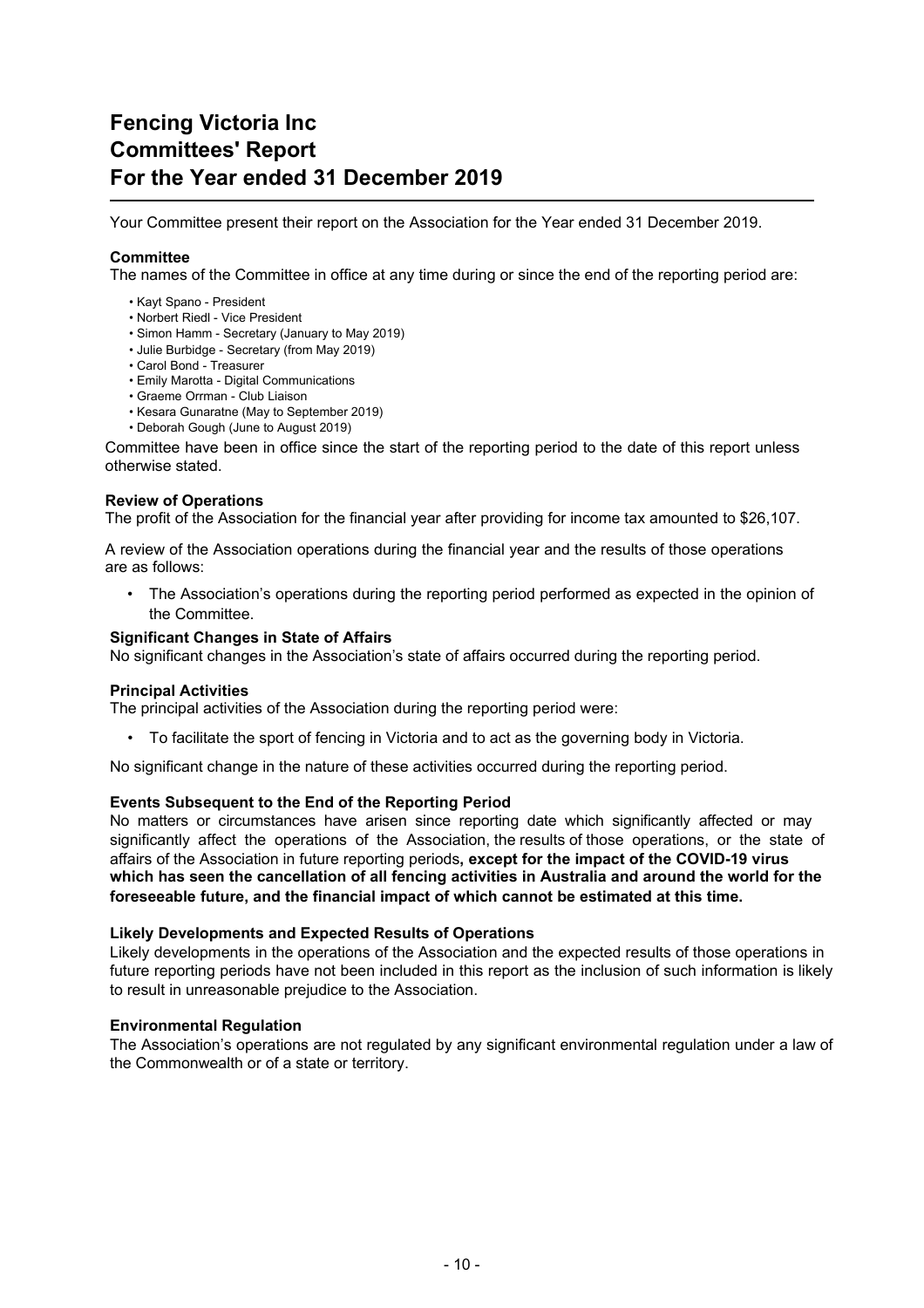# **Fencing Victoria Inc Committees' Report For the Year ended 31 December 2019**

### **Options**

No options over issued shares or interests in the Association were granted during or since the end of the reporting period and there were no options outstanding at the date of this report.

#### **Indemnification of Officers**

No indemnities have been given or insurance premiums paid, during or since the end of the reporting period, for any person who is or has been an officer or auditor of the Association.

#### **Proceedings on Behalf of the Association**

No person has applied for leave of Court to bring proceedings on behalf of the Association or intervene in any proceedings to which the Association is a party for the purpose of taking responsibility on behalf of the Association for all or any part of those proceedings.

The Association was not a party to any such proceedings during the reporting period.

## **Auditor's Independence Declaration**

A copy of the auditor's independence declaration as required under section 307C of the Corporations Act 2001 is included with the financial reports.

Signed in accordance with a resolution of the Committee:

Kayt Spano President

Carof Abord

Carol Bond **Treasurer** 

Dated this  $\frac{8\text{th}}{2020}$  day of  $\frac{\text{April}}{2020}$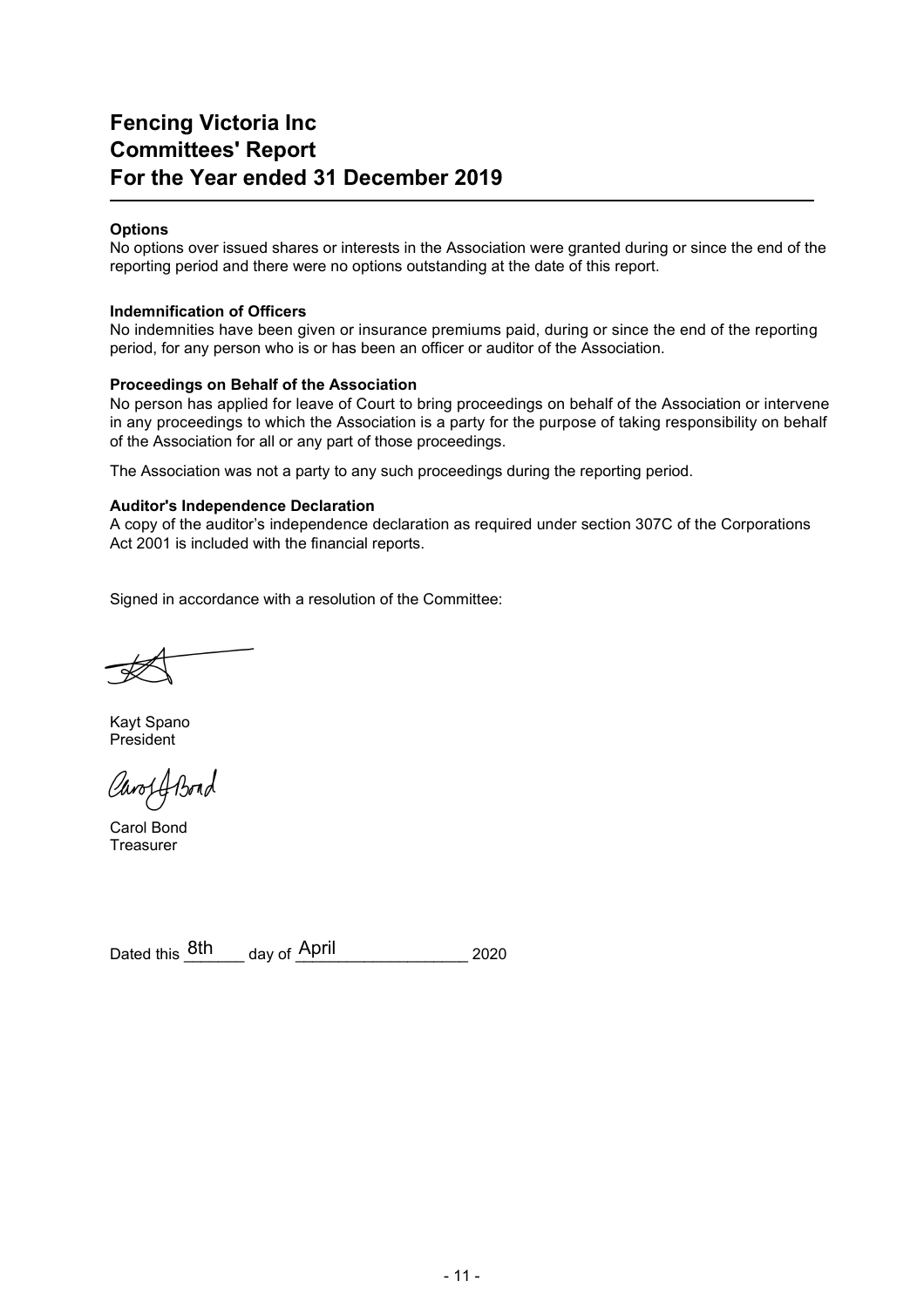# **Fencing Victoria Inc Committees' Declaration For the Year ended 31 December 2019**

The Committee have determined that the Association is not a reporting entity and that this special purpose financial report should be prepared in accordance with the accounting policies outlined in the Notes to the Financial Statements.

The Committee of the Association declare that:

- 1. The financial statements and notes, as set out in the financial report present fairly the Association's financial position as at 31 December 2019 and its performance for the reporting period ended on that date in accordance with the accounting policies described in the Notes to the Financial Statements; and
- 2. In the Committee s' opinion there are reasonable grounds to believe that the Association will be Able to pay its debts as and when they become due and payable.

This declaration is made in accordance with a resolution of the Committee.

Kayt Spano President

Caros A Bond

Carol Bond **Treasurer** 

Dated this  $\frac{8\text{th}}{2020}$  day of  $\frac{\text{April}}{2020}$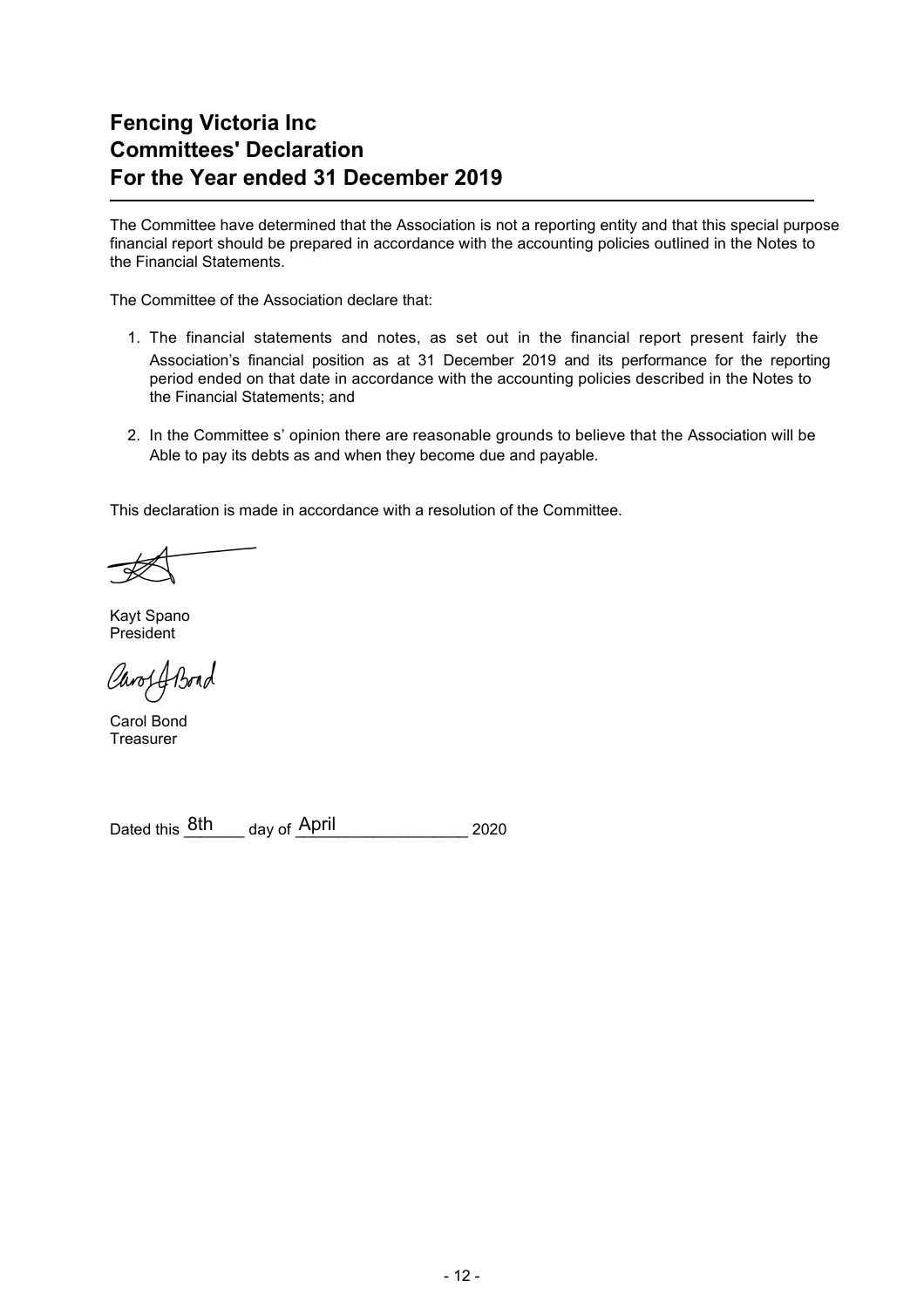# **Fencing Victoria Inc Independent Auditor's Report to the Members of Fencing Victoria Inc**

We have reviewed the accompanying financial report, being a special purpose financial report, of Fencing Victoria Inc (the Association), which comprises the Balance Sheet as at 31 December 2019, and the Income Statement for the Year then ended, notes comprising a summary of significant accounting policies and other explanatory information, and the Committees' Declaration.

#### **Committees' Responsibility for the Financial Report**

The Committees of the Association are responsible for the preparation of the financial report, and have determined that the accounting policies described in the Notes to the Financial Statements are appropriate to meet the requirements of the Association 's rules and the needs of the Members. The Committees' responsibility also includes such internal control as the Committee determine is necessary to enable the preparation of a financial report that is free from material misstatement, whether due to fraud or error.

#### **Auditor's Responsibility**

Our responsibility is to express an opinion on the financial report based on our review. We have conducted our review in accordance with Australian Auditing Standards. Those standards require that we comply with relevant ethical requirements relating to review engagements and plan and perform the review to obtain reasonable assurance whether the financial report is free from material misstatement.

A review involves performing procedures to obtain review evidence about the amounts and disclosures in the financial report. The procedures selected depend on the auditor's judgment, including the assessment of the risks of material misstatement of the financial report, whether due to fraud or error.

In making those risk assessments, the auditor considers internal control relevant to the entity's preparation of the financial report that gives a true and fair view, in order to design review procedures that are appropriate in the circumstances, but not for the purpose of expressing an opinion on the effectiveness of the entity's internal control.

A review also includes evaluating the appropriateness of accounting policies used and the reasonableness of accounting estimates made by the Committees, as well as evaluating the overall presentation of the financial report.

We believe that the review evidence we have obtained is sufficient and appropriate to provide a basis for our review opinion.

#### **Independence**

In conducting our review, we have complied with the independence requirements of the Australian Professional Ethical Pronouncements.

#### **Opinion**

Based on our review, which is not an audit, nothing has come to our attention that causes us to believe that the 31 December 2019 financial report of Fencing Victoria does not present fairly, in all material respects, the financial position of Fencing Victoria as at 31 December 2019, and of its financial performance and its cash flows for the period to 31 December 2018 ended on that date, in accordance with Accounting Standards and other mandatory professional reporting requirements.

#### **Basis of Accounting**

Without modifying our opinion, we draw attention to the Notes to the Financial Statements, which describe the basis of accounting. The financial report has been prepared for distribution to members for the purpose of fulfilling the Committees' financial reporting obligations under the association 's constitution. As a result, the financial report may not be suitable for another purpose.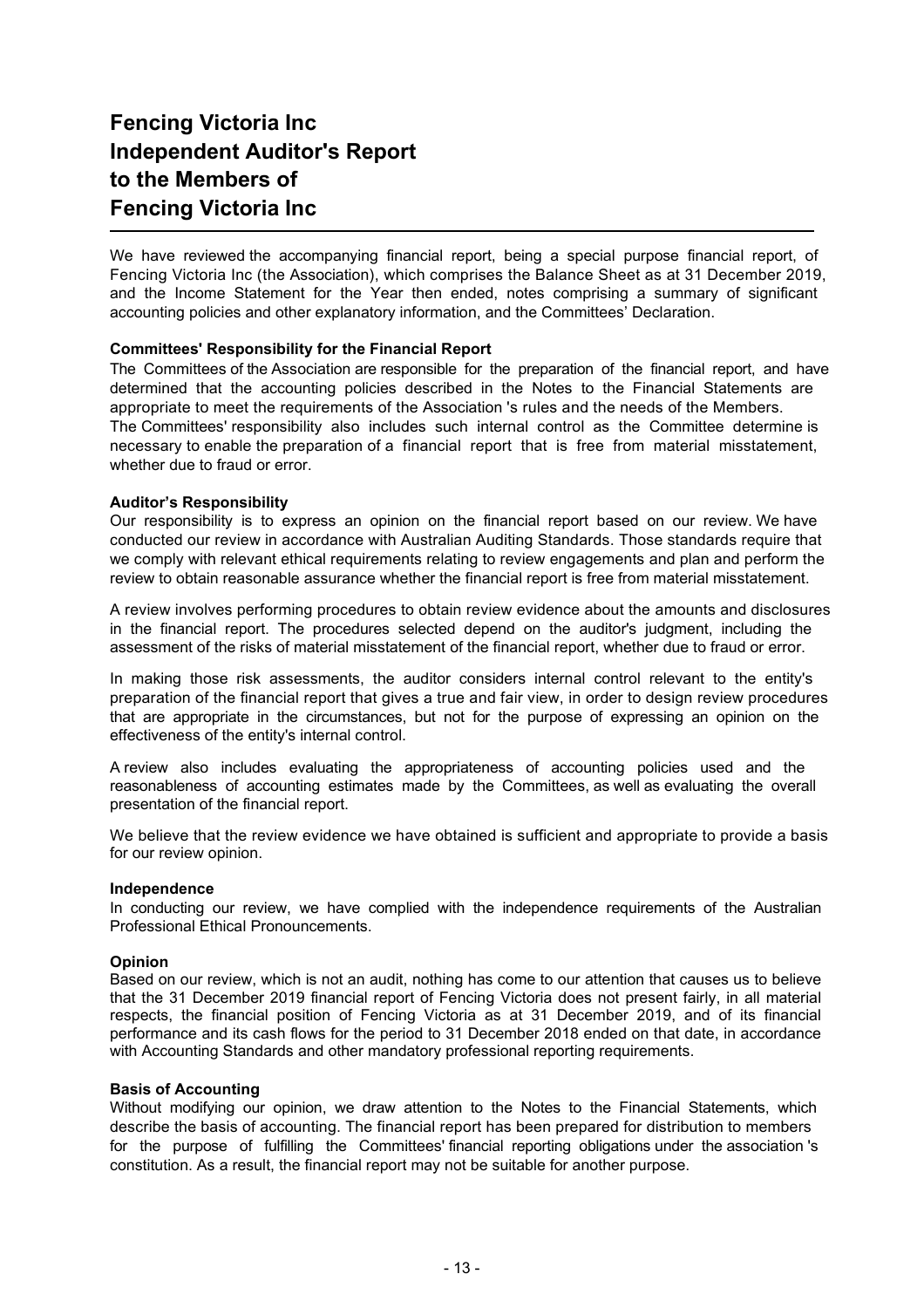# **Fencing Victoria Inc Independent Auditor's Report to the Members of Fencing Victoria Inc**

William Alan Nutton W.A. Nutton & Associates Suite 1, 6-8 Gloucester Ave, Berwick VIC 3806

Dated this \_\_\_\_\_\_\_\_\_\_ day of \_\_\_\_\_\_\_\_\_\_\_\_\_\_\_\_\_\_\_ 2020